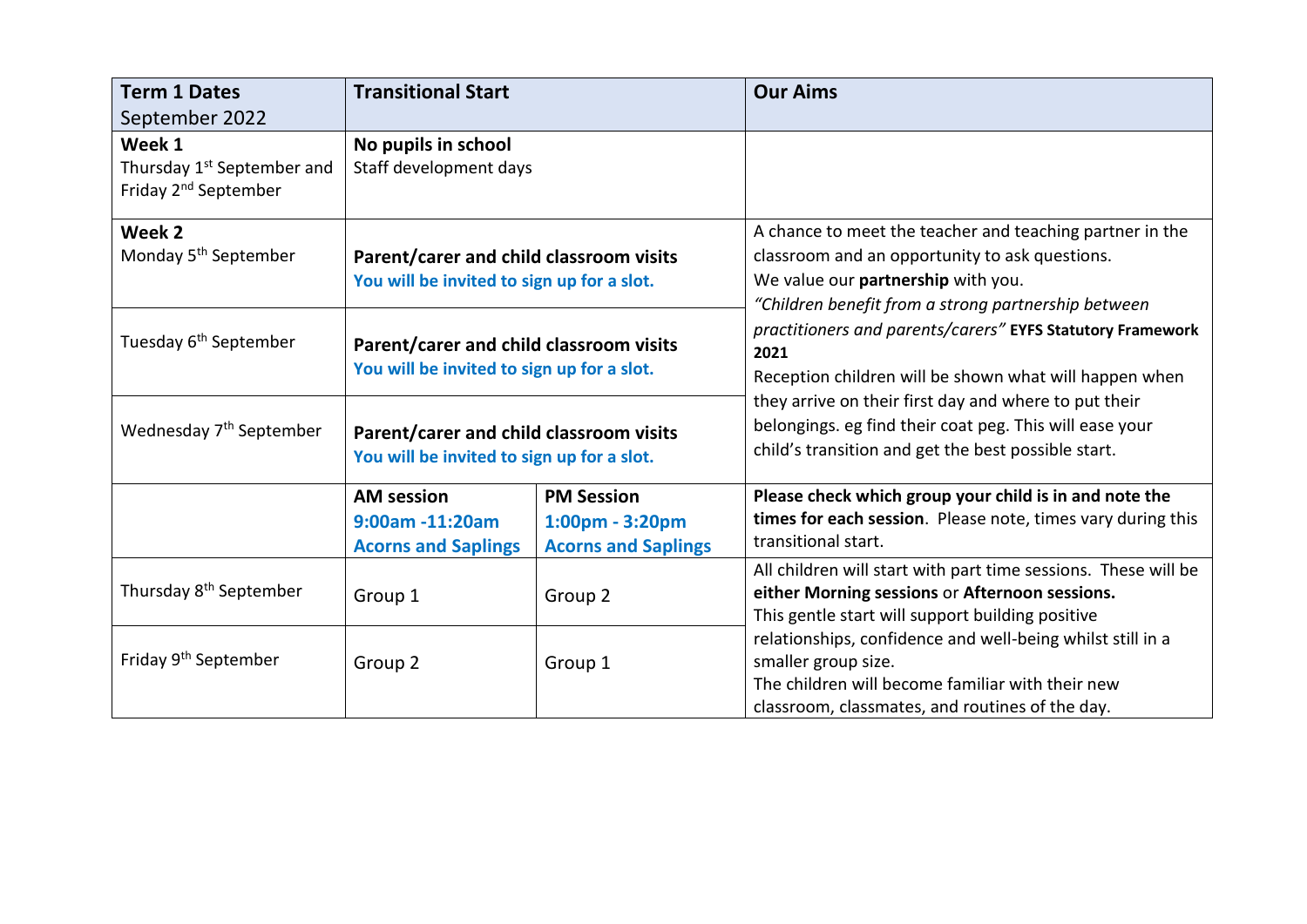| <b>Term 1 Dates</b>                         | <b>Transitional Start</b>                                                      |                          | <b>Our Aims</b>                                                                                                                                                                                                                                                                                                                                                                                                                                                                                                                                                                                                 |
|---------------------------------------------|--------------------------------------------------------------------------------|--------------------------|-----------------------------------------------------------------------------------------------------------------------------------------------------------------------------------------------------------------------------------------------------------------------------------------------------------------------------------------------------------------------------------------------------------------------------------------------------------------------------------------------------------------------------------------------------------------------------------------------------------------|
|                                             | <b>AM session</b>                                                              | <b>PM</b> session        | Please check and note the times for each session. Please<br>note, times vary during this transitional start.                                                                                                                                                                                                                                                                                                                                                                                                                                                                                                    |
| Week 3<br>Monday 12 <sup>th</sup> September | Group 1<br><b>Stay for Lunch</b><br>$9am - 12pm$<br>pick up at 12.00pm         | Group 2<br>1pm - 3:20 pm | Lunch will be introduced to Group 1<br>Lunch will be at 11:30 during this transitional time.<br>The children will meet the lunchtime staff and begin to<br>learn the routines.<br>Children not staying for lunch may leave at 11:20am                                                                                                                                                                                                                                                                                                                                                                           |
| Tuesday 13 <sup>th</sup> September          | Group 2<br><b>Stay for Lunch</b><br>$9am - 12pm$                               | Group 1<br>1pm - 3:20 pm | Lunch will be introduced to Group 2.<br>Lunch will be at 11:30 during this transitional time.<br>The children will meet the lunchtime staff and begin to<br>learn the routines.<br>Children not staying for lunch may leave at 11:20am                                                                                                                                                                                                                                                                                                                                                                          |
| Wednesday 14 <sup>th</sup> September        | Groups 1 and 2<br><b>Stay for Lunch</b><br>9am - 12pm                          | No children              | All children. AM sessions only<br>Group 1 and 2 will merge and become a whole class.<br>During these sessions we will introduce the Reception<br>children to more resources and areas around the school.<br>All children will further develop their Listening and<br>Understanding skills.<br>They will learn new friendships, build relationships, and<br>become 1 of 30 children.<br>This is such an important stage in your child's Social and<br><b>Emotional Development.</b><br>Teachers will ensure all children continue to settle.<br>Teachers will guide parents regarding part time<br>arrangements. |
| Thursday 15 <sup>th</sup> September         | Groups 1 and 2<br><b>Stay for lunch</b><br>9am - 12:30pm<br>Pick up at 12.30pm | No children              |                                                                                                                                                                                                                                                                                                                                                                                                                                                                                                                                                                                                                 |
| Friday 16 <sup>th</sup> September           | Groups 1 and 2<br>Lunch and Playground<br>induction.<br>9am - 12:30pm          | No children              |                                                                                                                                                                                                                                                                                                                                                                                                                                                                                                                                                                                                                 |